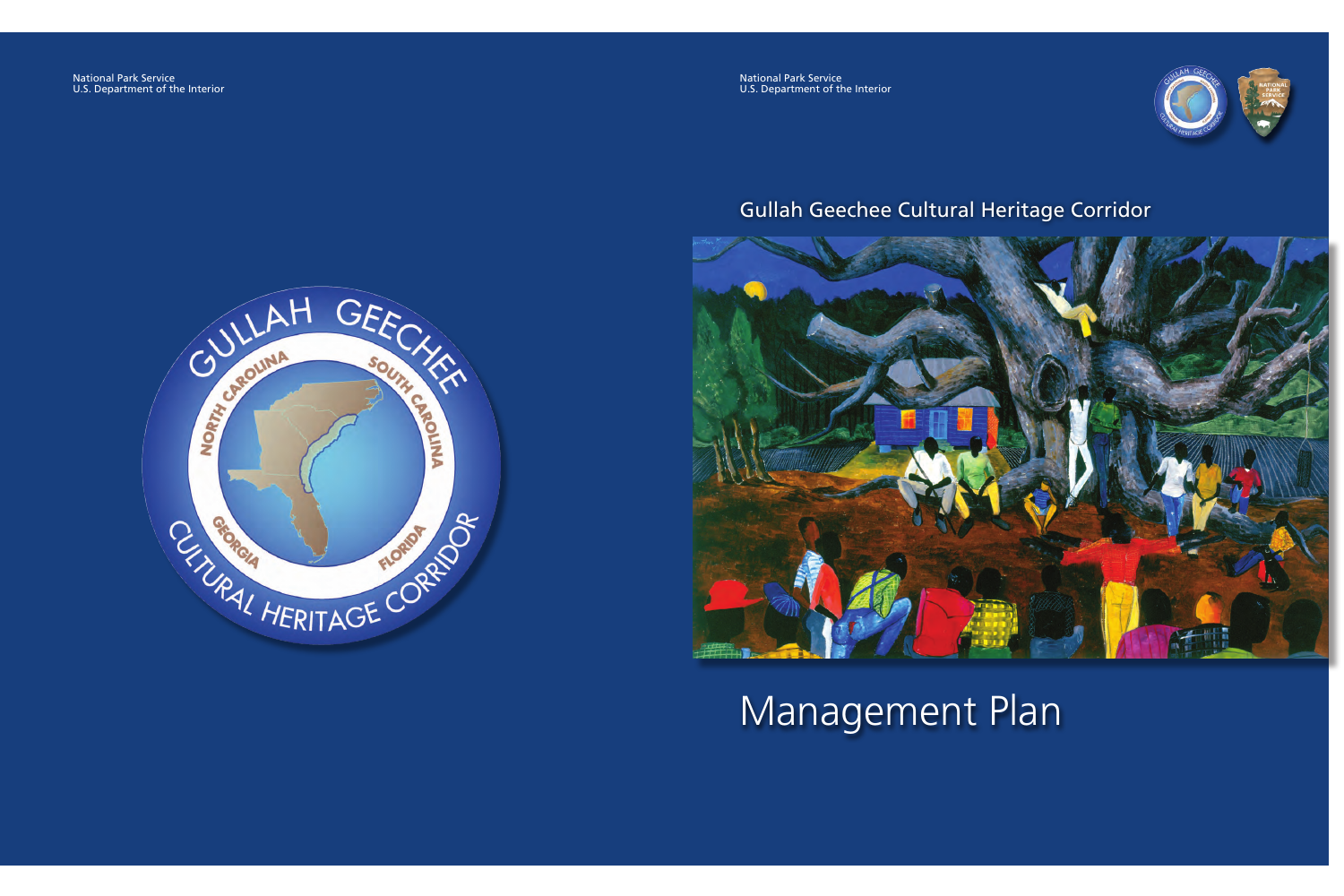## COMMENTS ON THE PAINTING "TALES" BY JONATHAN GREEN

Painting: Tales, 1988 – Oil on Masonite, 24" x 36" © Jonathan Green

Cultural background influences of painting:

I was born in the home of my grandparents, Oscar and Eloise Stewart Johnson, which was a small shotgun type house located in the rural Gullah community of Gardens Corners, South Carolina. There was no running water in the home, telephone, or television, but the home was heated by a pot bellied stove and did have a few electrical wires that provided light when necessary. In back of the house there was a huge Live Oak tree. In the evening it was common for family, community members, and youths to sit around the tree to tell and listen to stories and histories of our ancestors, myths, and traditions. I was most fortunate to have had a special relationship with the elders of my community as they knew I was very interested in our history and culture, with specific interest in my great ancestors. Along with their stories they shared with me how they would use particular herbs, teas, and roots to help heal common health conditions.

The painting Tales reflects my recollections of the stories told around the Oak tree. Because this is a recollection stemming from my youth, I purposely did not put facial features on the figures. In Gullah tradition, it was an insult for a child to look an adult in the face until given permission to do so. Always, elders and adults were to be respected.

When I was approximately 11 years old I and other children from the community were climbing and playing in the tree. There was a giant knot hole in the tree and I was not aware someone had poured gasoline into the hole. To see what was in the hole, I lit a match and flames shot out and severely burned my face which resulted in searing pain and I was disfigured for many months. In addition to being burned, the oak tree was destroyed by the fire and I mourned the loss of such a magnificent and magical tree. My grandmother, Eloise, knew the use of herbal and natural medicine and applied ointments and medications on my face and fortunately I was healed, but the memory of the experience has always stayed with me.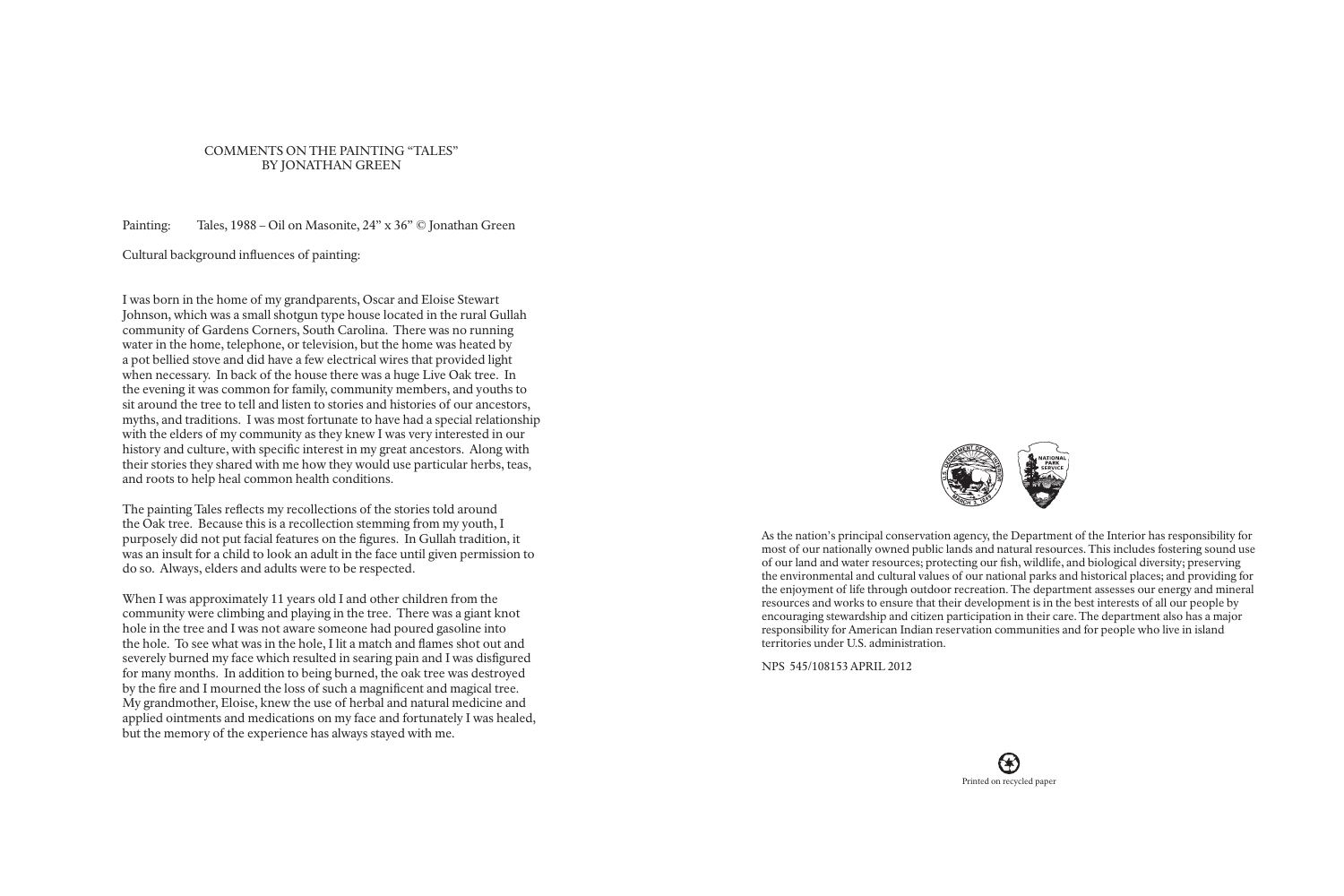#### **EXECUTIVE COMMITTEE**

Ronald Daise, Chairman (SC) Althea Natalga Sumpter, Vice-Chair (GA) Charles H. Hall, Secretary (GA) Ralph B. Johnson, Treasurer (FL)

## **COMMISSION MEMBERS**

#### *South Carolina*

Emory S. Campbell (former Chairman) Louise Miller Cohen Marquetta L. Goodwine Willie B. Heyward William Saunders *Alternates*  J. Herman Blake Daniel Cromer Veronica D. Gerald Nichole Green *Georgia* 

Griffin Lotson *Alternate*  Amir Jamal Touré

## *North Carolina*

Lana Carter Eulis A. Willis (former Vice-Chairman) *Alternates*  Sylvia J. Ezelonwu David B. Frank

#### *Florida*

Anthony E. Dixon Antoinette Jackson *Alternates*  Sabrina Edwards Annette Kashif

### **Former Commission Members**

Patricia Barefoot, Georgia Jeanne C. Cyriaque, Georgia John H. Haley, North Carolina William Jefferson, Florida Glenda Simmons Jenkins, Florida Deborah L. Mack, Georgia Shirlean Spicer, North Carolina

#### **NPS Community Partnership Specialist**

Michael A. Allen

*Gullah Geechee Cultural Heritage Corridor Commission*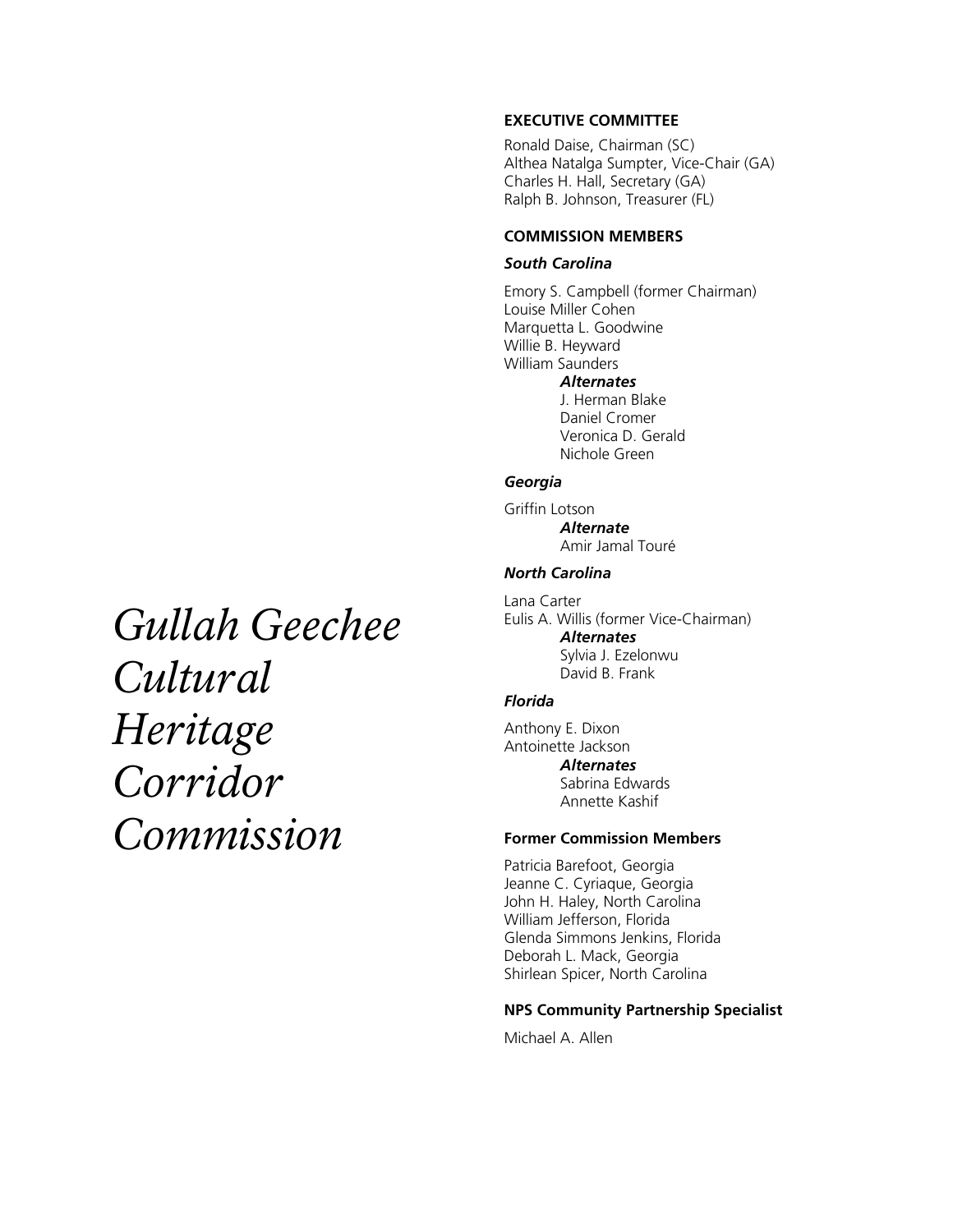This document may be cited as:

Gullah Geechee Cultural Heritage Corridor Commission

2012 *Gullah Geechee Cultural Heritage Corridor Management Plan*. Prepared and published by the National Park Service, Denver Service Center.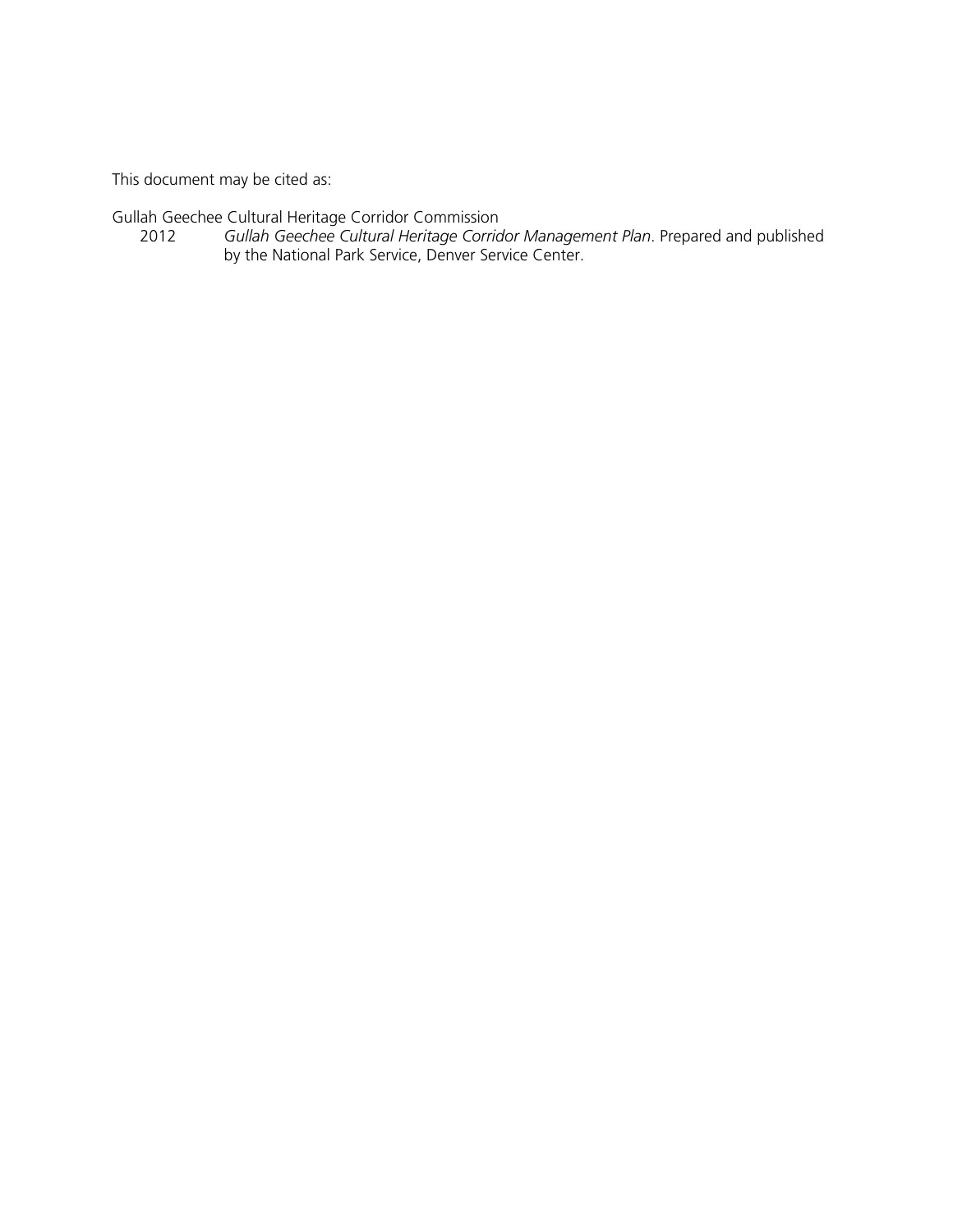## **EXECUTIVE SUMMARY**

## **INTRODUCTION**

The Gullah/Geechee Cultural Heritage Corridor (the Corridor) was designated by the Gullah/Geechee Cultural Heritage Act, passed by Congress on October 12, 2006 (Public Law 109- 338). The local coordinating entity legally responsible for management of the Corridor is a federal commission established by Congress and titled the Gullah/Geechee Cultural Heritage Corridor Commission (the Commission).

Please note that during the planning process, the Commission made a decision to remove the forward slash in reference to Gullah Geechee people, communities, history, and culture, as it was originally written in the special resource study and subsequent designating law. This change was made in order to represent one culture within the Corridor and to create a unique identity that is distinct from other Gullah Geechee cultural entities. This management plan includes a space between Gullah and Geechee wherever present in accordance with the decision. To legally accomplish this change, the Commission will include the change from "Gullah/Geechee" to "Gullah Geechee" in all instances as part of the legislation to reauthorize the Commission as the Corridor's "local coordinating entity."

As a national heritage area, the Corridor is not part of the national park system; however, the act authorizes the Secretary of the Interior to provide technical and financial assistance for the development and implementation of the management plan. The Corridor focuses on a distinct African American population, a living group of people with a deeply rooted, yet evolving culture.

## **CORRIDOR PURPOSE**

The Corridor was created to:

- Recognize, sustain, and celebrate the important contributions made to American culture and history by African Americans, known as the Gullah Geechee, who settled in the coastal counties of South Carolina, Georgia, North Carolina, and Florida.
- Assist state and local governments and public and private entities in South Carolina, Georgia, North Carolina, and Florida in interpreting the story of the Gullah Geechee and preserving Gullah Geechee folklore, arts, crafts, and music.
- Assist in identifying and preserving sites, historical data, artifacts, and objects associated with Gullah Geechee people and culture for the benefit and education of the public.

## **ORGANIZATIONAL STRUCTURE**

The Commission is to be composed of 15 voting members and 10 alternates, and is scheduled to terminate on October 12, 2016. As such, the Commission would seek the passage of legislation to reauthorize the Commission as the "local coordinating entity." The Commission's duties, terms of service, and bylaws could be adjusted in the reauthorizing law.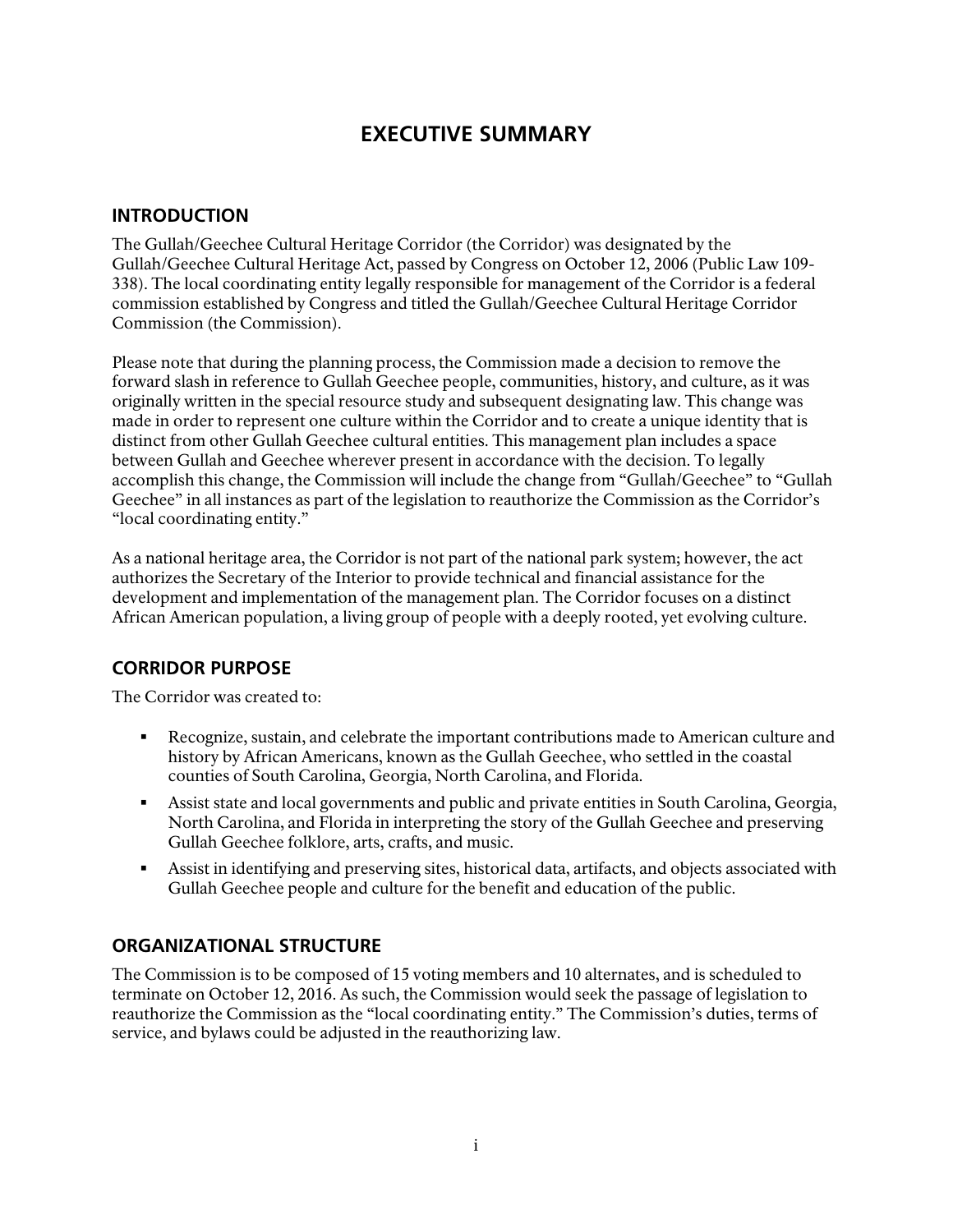To enhance its connection to local people and communities, the Commission would establish local advisory committees that would facilitate the flow of communication and information between the public and the Commission.

The National Park Service National Heritage Area program would continue to provide limited financial and technical assistance according to the requirements of Public Law 109-338, based on congressional appropriations and program stipulations. The Commission would seek a cooperative agreement with a fiscal agent to raise funds to support implementation efforts.

## **DEVELOPMENT OF THE MANAGEMENT PLAN**

The Commission has undertaken a comprehensive planning process to develop this management plan. It has continually engaged the public and potential partners in developing its approach for managing the Corridor over the next 10 years. The management approach outlined in this plan is based on the purpose, significance, and designating law of the Corridor.

The management plan was developed by the Commission to guide future implementation efforts in cooperation and collaboration with partners. The plan reflects and addresses the extensive public and stakeholder involvement undertaken by the Commission and provides a blueprint for how to address the issues and concerns that were identified throughout the planning process. The vision, mission, goals, and primary interpretive themes in the plan create the foundation for future implementation.

An evaluation of the potential for significant environmental impacts resulting from the proposed strategies and actions in this plan concluded that the appropriate National Environmental Policy Act pathway was a categorical exclusion under 3.3R, which is for the "adoption or approval of surveys, studies, reports, plans and similar documents which will result in recommendations or proposed actions which would cause no or only minimal environmental impacts."

## **OVERVIEW OF THE MANAGEMENT PLAN**

The plan provides a description of Gullah Geechee people and culture and a brief historical overview. In addition the plan highlights examples of important cultural resources throughout the Corridor, summarizes the natural resources of the Corridor, discusses land ownership and land cover, and briefly touches on the socioeconomic conditions within the Corridor. This plan provides readers with a basic level of information about the Corridor in order to facilitate a better understanding of the direction for future implementation that is outlined in the management approach.

The management approach developed for the Corridor is the heart of the plan. It provides the basic building blocks for implementation. The management approach focuses on the following three interdependent pillars:

- $\blacksquare$  education
- economic development
- documentation and preservation

By implementing the management approach, the Commission aims to increase understanding and awareness of Gullah Geechee people, culture, and history; support heritage-related economic development, primarily for the economic sustainability of Gullah Geechee people and communities;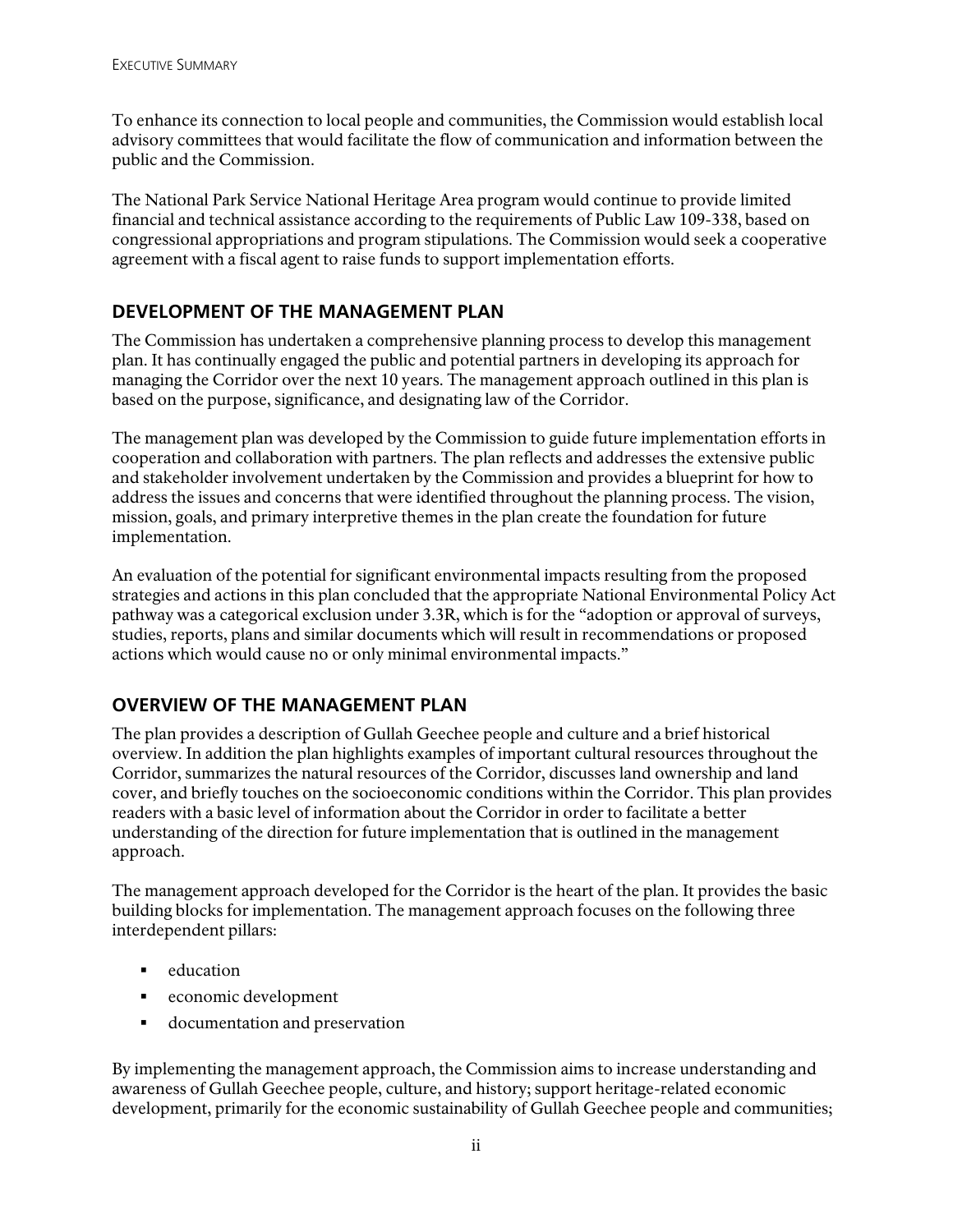promote preservation of land and natural resources related to the culture; and preserve Gullah Geechee resources, primarily through documentation.

To effectively implement the management approach, the Commission developed primary interpretive themes and an interpretation framework to assist in "Tellin We Story." The following six primary interpretive themes would be the focus of future interpretation efforts by the Commission and partners:

- I. Origins and Early Development
- II. The Quest for Freedom, Equality, Education, and Recognition
- III. Global Connections
- IV. Connection with the Land
- V. Cultural and Spiritual Expression
- VI. Gullah Geechee Language

In addition, the Commission developed a signage plan and a process to formally identify partners.

This management plan has been distributed to other agencies and interested organizations and individuals for their review and comment. Readers are encouraged to send written comments on this management plan. Please see the "How to Comment on this Plan" discussion for further information.

## **HOW TO COMMENT ON THIS PLAN**

Comments on this management plan are welcome and will be accepted for 30 days from the date of a press release in local newspapers announcing the plan's release. Copies of the document will be available on the Corridor Web site (www.gullahgeecheecorridor.org) and on the Planning, Environment, and Public Comment (PEPC) Web site (address below), as well as through hard copies and/or electronic files at libraries throughout the Corridor (see "Agencies, Organizations, and Individuals Receiving a Copy of this Document" in chapter 5).

To respond to the material in this plan, written comments may be submitted by any one of several methods below. Comments provided via the PEPC Web site are preferred. Please submit only one set of comments.

**PEPC Web site:** http://parkplanning.nps.gov/guge

**Mail:** 

Gullah Geechee Cultural Heritage Corridor Commission c/o Commission Chairman 1214 Middle Street Sullivan's Island, SC 29482

Note: Before including your address, telephone number, e-mail address, or other personal identifying information in your comment, you should be aware that your entire comment—including your personal identifying information—may be made publicly available at any time. While you may ask us in your comment to withhold your personal identifying information from public review, we cannot guarantee that we will be able to do so.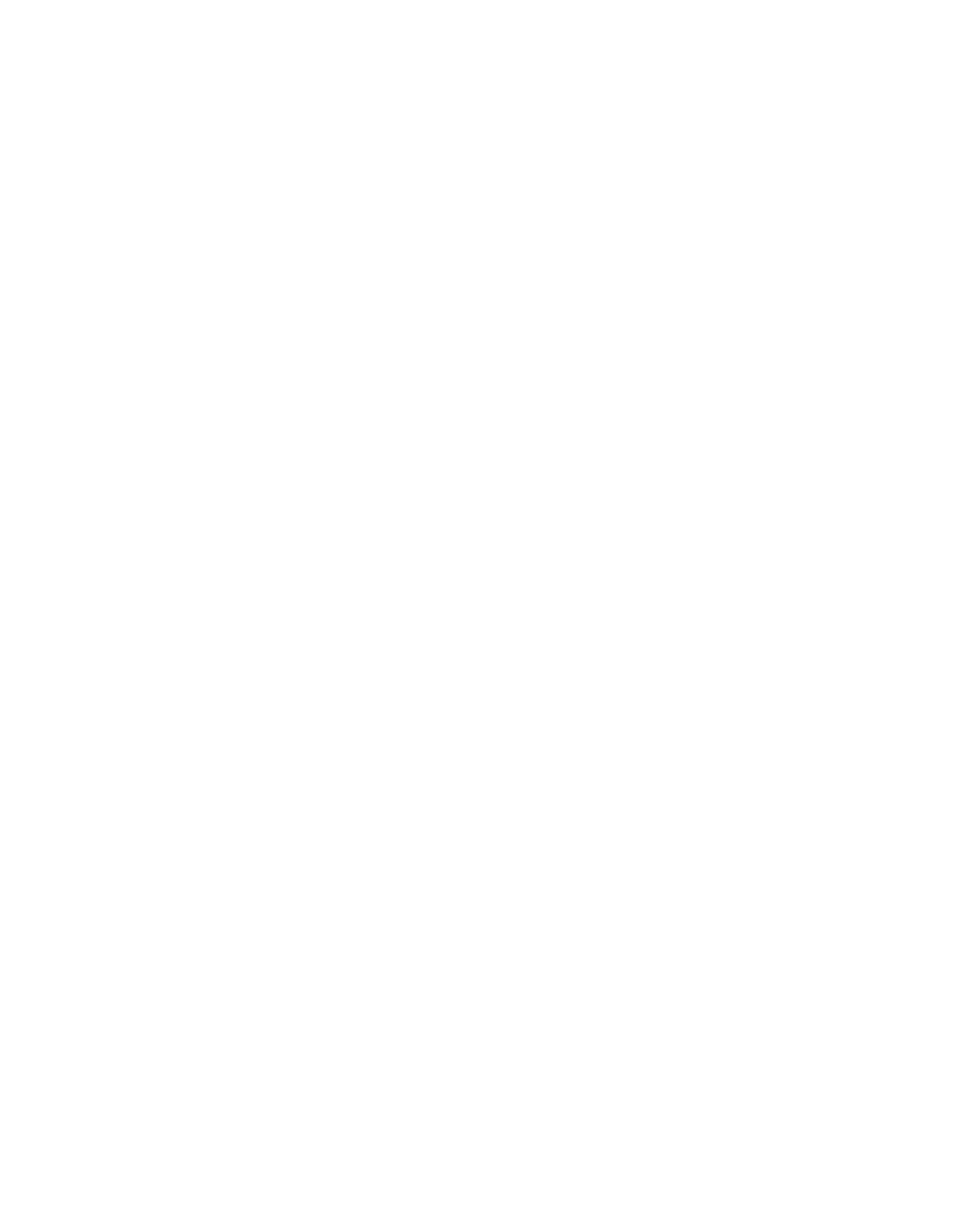## **CONTENTS**

*EXECUTIVE SUMMARY I* Introduction i Corridor Purpose i Organizational Structure i Development of the Management Plan ii Overview of the Management Plan ii How to Comment on this Plan iii *ACRONYMS AND ABBREVIATIONS XIII* **CHAPTER 1: INTRODUCTION 1** *A GUIDE TO THIS DOCUMENT 3 BACKGROUND 5* Who are Gullah Geechee People? 5 What is a National Heritage Area? 6 Low Country Gullah Culture Special Resource Study 7 What is the Gullah Geechee Cultural Heritage Corridor? 8 Purpose and Need for the Plan 8 Why A Management Plan? 10 What is the Value or Usefulness of Management Planning? 10 *PLANNING PROCESS 13 PLANNING ISSUES AND CONCERNS 16* Public Scoping Meetings 16 Planning Issues 17 *FOUNDATION FOR PLANNING AND MANAGEMENT 19* Overview 19 Corridor Purpose 19 Corridor Significance 19 Corridor Vision, Mission, Goals, and Primary Interpretive Themes 21 *THE CORRIDOR BOUNDARY 24* Boundary Adjustments 24 History of Corridor Counties 25 *APPLICABLE LAWS, POLICIES, AND INITIATIVES 32* The National Environmental Policy Act of 1969 32 The Endangered Species Act of 1973 32 The National Historic Preservation Act of 1966 33 National Park Service Management Policies 2006 33 Coastal Zone Management Act of 1972 33 Gullah Geechee Cultural Heritage Act of 2006 33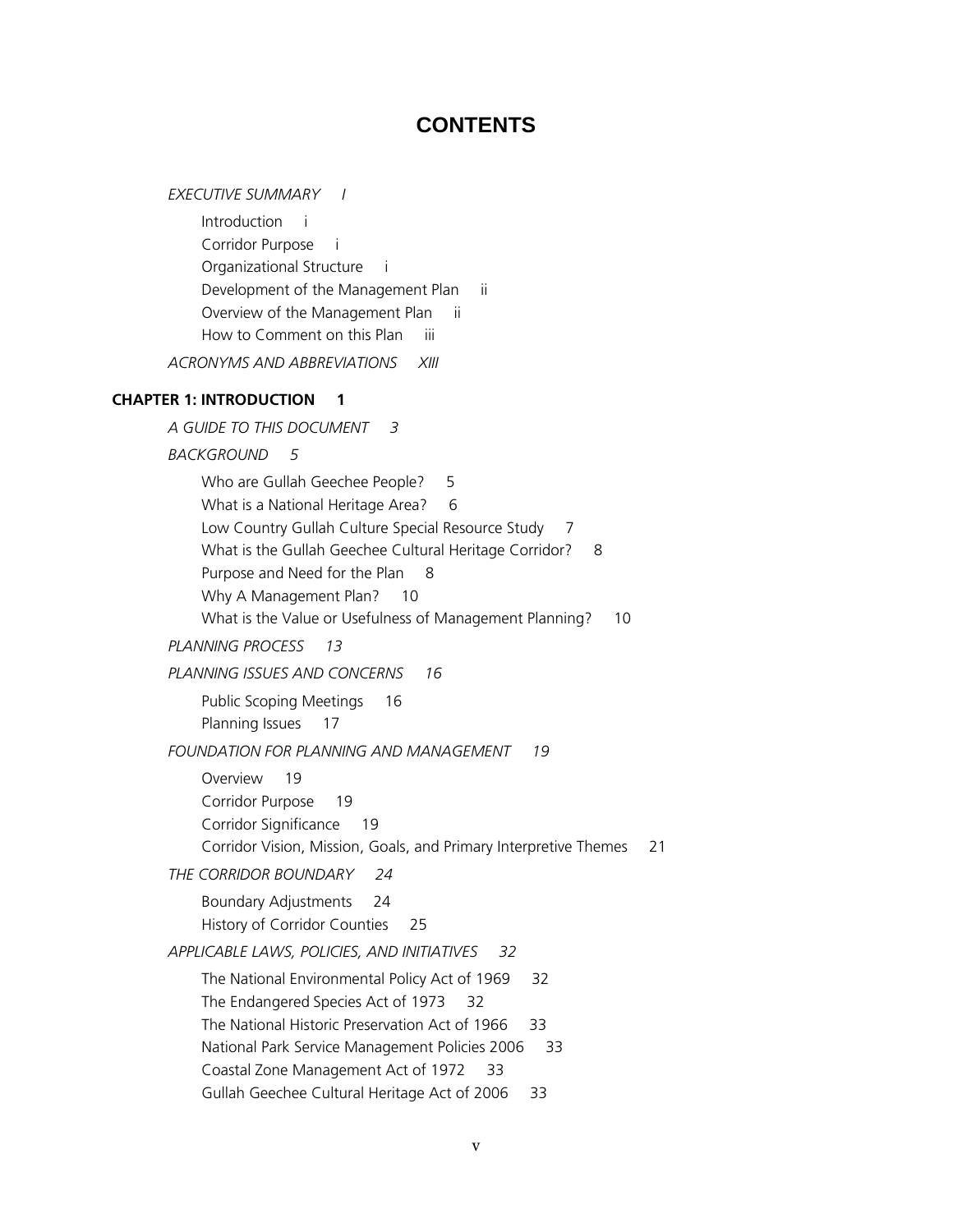America's Great Outdoors Initiative of 2010 34 National Park Service *A Call to Action* Strategic Action Plan of 2011 34 National Park Service Policy Memorandum 12-01 35

*NEXT STEPS AND IMPLEMENTATION OF THE PLAN 37*

Next Steps 37 Implementation of the Plan 37

#### **CHAPTER 2: CONTEXT OF THE GULLAH GEECHEE CULTURAL HERITAGE CORRIDOR 39**

*OVERVIEW 41*

*HISTORICAL OVERVIEW AND CONTEMPORARY EVENTS OF SIGNIFICANCE 42*

First Contact—Native American, European, and African 42 Historical Overview of Gullah Geechee People and Culture 43 Contemporary Events of Significance 54

*CULTURAL RESOURCES 58*

Ethnographic Resources 58 Archeological Resources 66 Structures and Districts 68 Cultural Landscapes 71 Museum Collections 73

*NATURAL RESOURCES 75*

Overview 75 Soils 76 Water Resources and Quality 76 Vegetation 77 Wildlife 78 Climate Change 78

*SOCIOECONOMIC CONDITIONS 80*

Overview 80 Demographics 80 Economy 92 Conclusion 97

*LAND OWNERSHIP AND LAND COVER 98*

Historic Land Ownership and Heirs' Property 98 Current Land Ownership 100 Land Cover by State 101

## **CHAPTER 3: MANAGEMENT OF THE GULLAH GEECHEE CULTURAL HERITAGE CORRIDOR 111**

*MANAGEMENT AND ORGANIZATION 113*

Introduction 113 The Management Approach 113 Organizational Structure 117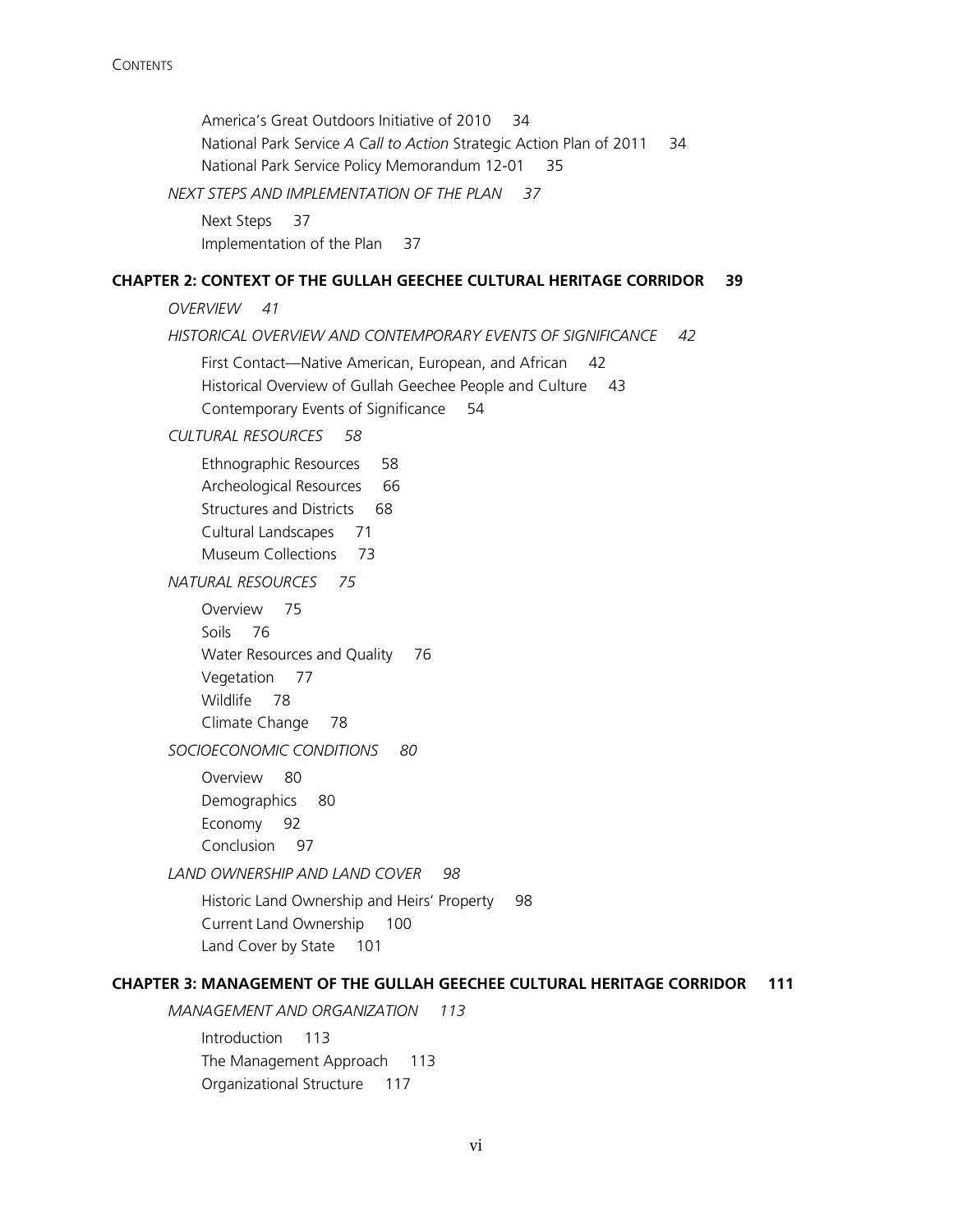## *IMPLEMENTATION FRAMEWORK 124*

Building Relationships with Partners 124 Implementation Framework Overview 124 Partnership Programs 124 Principles for Implementation 126 Project Selection Criteria 126 Best Management Practices 126 Implementation Matrix 129 Coastal Heritage Centers 129 Potential Partners and Related Plans 130

#### *FUNDING AND EARLY IMPLEMENTATION 139*

Past Funding 139 Early Implementation Activities 139 Estimated Start-up Costs 142 Implementation Costs 143 Potential Sources of Funding 144

*ONGOING AND FUTURE ACTIONS 152*

Ongoing Public Outreach and Engagement 152 Future Plans, Studies, and Research 154 Monitoring Progress 155

*OTHER REQUIREMENTS OF THE COMMISSION 160*

Requirements for Recipients of Federal Funding 160 Allowable Costs 161 Matching Funds Requirements 161

## **CHAPTER 4: "TELLIN WE STORY": AN INTERPRETATION FRAMEWORK FOR THE GULLAH GEECHEE CULTURAL HERITAGE CORRIDOR 163**

*PURPOSE OF THE INTERPRETATION FRAMEWORK 165*

Part 1: Introduction 165 Part 2: Gullah Geechee Cultural Heritage Corridor 165 Part 3: Heritage Tourism and Visitor Experience 165 Part 4: Signage Framework 165

*PART 1: INTRODUCTION 166*

Use of the Interpretation Framework 166 What is Interpretation? 166 Role of Interpretation in the Corridor 167 Graphic Identity 169

*PART 2: GULLAH GEECHEE CULTURAL HERITAGE CORRIDOR 170*

Primary Interpretive Themes 170 Identifying Audiences within the Corridor 182 Connecting Strategies to Audiences 185 Reaching All Audiences 185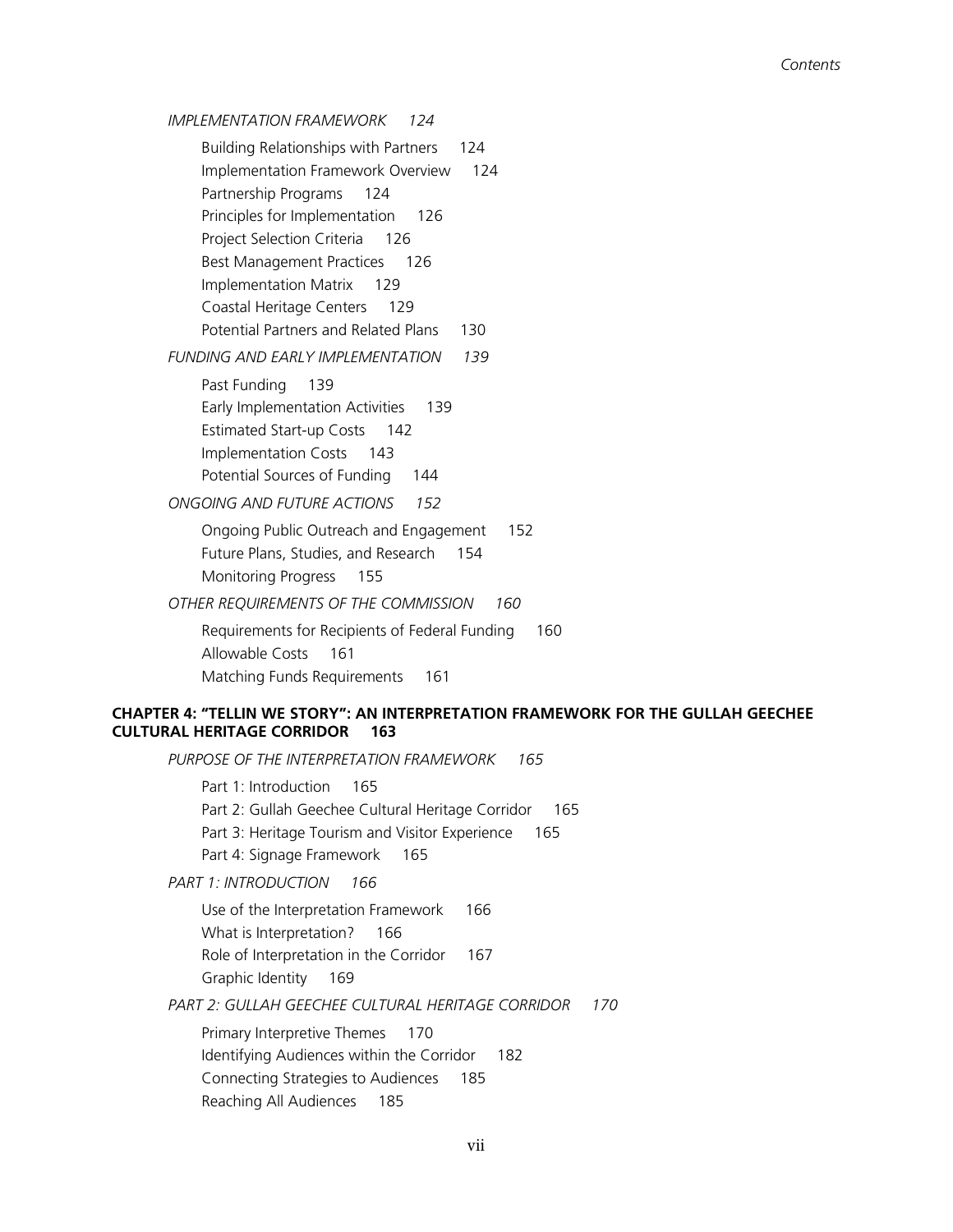**CONTENTS** 

Implementation Strategies for Primary Interpretive Themes 185 Linking Strategies to Audiences 187 Building Relationships with Interpretation Partners 187 *PART 3: HERITAGE TOURISM AND VISITOR EXPERIENCE 189* Introduction 189 Culture, Tourism, and Development 190 Tourism and Education 190 Tourism Best Management Practices 191 Visitor Experience 193 *PART 4: SIGNAGE FRAMEWORK 195* Requirement 195 Orientation 195 Sign Identity 195 Categories of Signs 196 Coordination with Existing Sign Plans and Programs 201 Cost Breakdown 201 Signage Plan 201

Conclusion 202

#### **CHAPTER 5: CONSULTATION AND COORDINATION 203**

*PUBLIC AND AGENCY INVOLVEMENT 205*

Public Meetings and Newsletters 205 Consultation with Tribes, Agencies, and Organizations 208 Future Compliance Requirements 211 Other Outreach Efforts 211 Other Commission Activities 216 Letters of Support 217

*AGENCIES, ORGANIZATIONS, AND INDIVIDUALS RECEIVING A COPY OF THIS DOCUMENT 228*

### **COMMISSION COMMITTEES, REFERENCES, AND APPENDICES 233**

*GULLAH GEECHEE CULTURAL HERITAGE CORRIDOR COMMISSION COMMITTEES, 2008–2012 235*

Standing Committees 235 Ad-Hoc Committees 236 Issue-specific Committees and Subcommittees 237

*TIME LINE OF GULLAH GEECHEE CULTURAL HERITAGE CORRIDOR COMMITTEE DEVELOPMENT AND MANAGEMENT PLAN PROCESS 239*

*PREPARERS AND CONSULTANTS 245*

Preparers 245 Consultants 246 Other Administrative Services 247

*APPENDICES 248*

*SELECTED REFERENCES 251*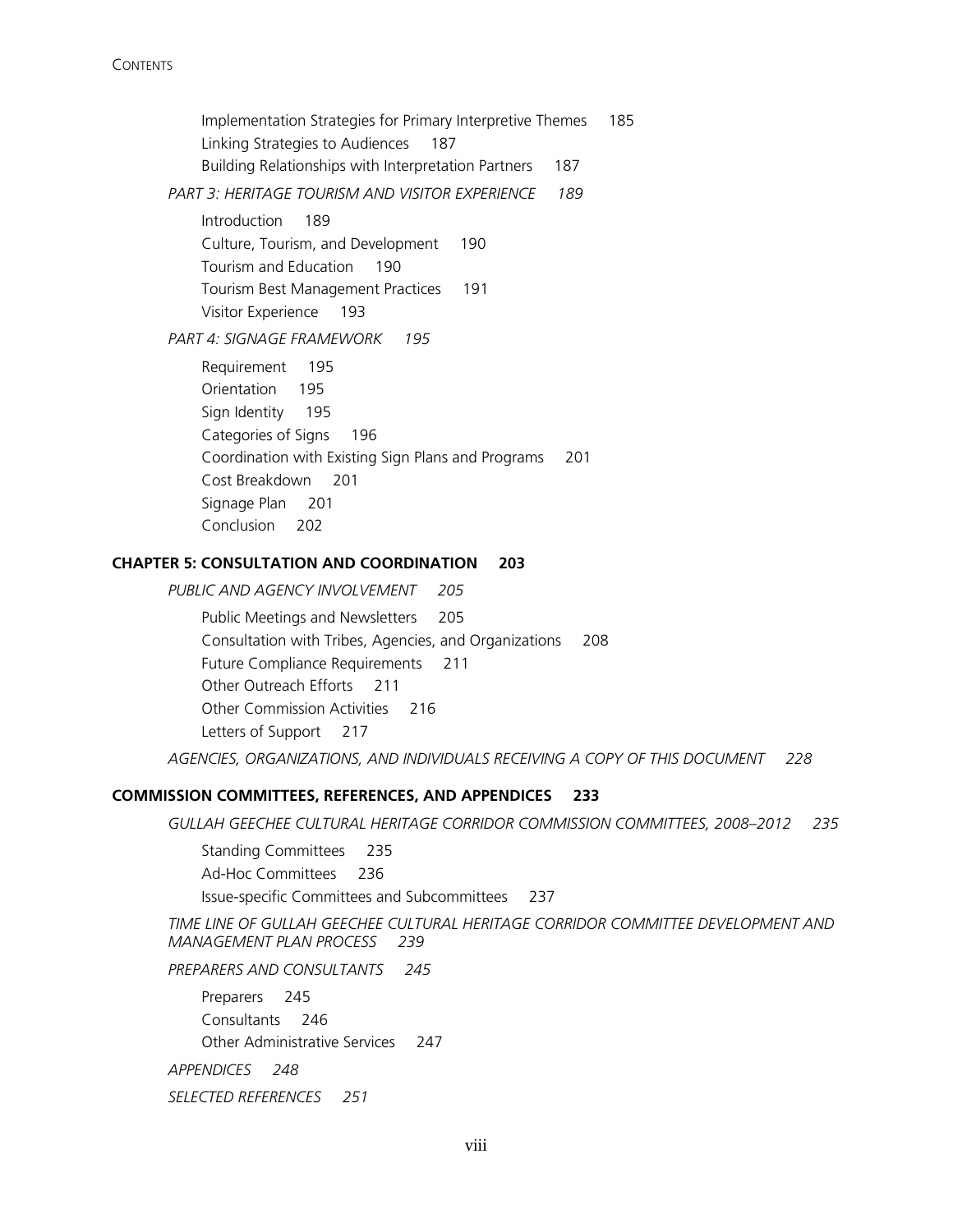Photograph List with Credits 269 Figure List with Credits 272

## **APPENDICES**

(contained on CD)

Appendix A: Designating Law

Appendix B: Commission Bylaws

Appendix C: Resource Inventory

Appendix D: Boundary

Appendix E: Partner Applications

Appendix F: Early Implementation

Appendix G: Consultation Letters

Appendix H: Major River Basins and Threatened & Endangered Species

Appendix I: Economic Impact of Tourism

Appendix J: List of Islands and Festivals

Appendix K: Potential Partners and Related Plans

Appendix L: Recreational and Scenic Resources

Appendix M: Bibliography Including Selected References and Additional Sources of Information about Gullah Geechee History, Culture, and People

Appendix N: Public Comment Reports

## **MAPS**

- 1. Vicinity Map 12
- 2. Historic Counties as of April 12, 1811 28
- 3. Historic Counties as of April 12, 1861 29
- 4. Historic Counties as of April 12, 1911 30
- 5. Gullah Geechee Cultural Heritage Corridor Proposed Boundary 31
- 6. Gullah Geechee Housing Density 2010 Map 90
- 7. Gullah Geechee Housing Density 2030 Map 91
- 8. Public Lands in North Carolina 102
- 9. Public Lands in South Carolina 103
- 10. Public Lands in Georgia 104
- 11. Public Lands in Florida 105
- 12. Corridor Land Cover Map 109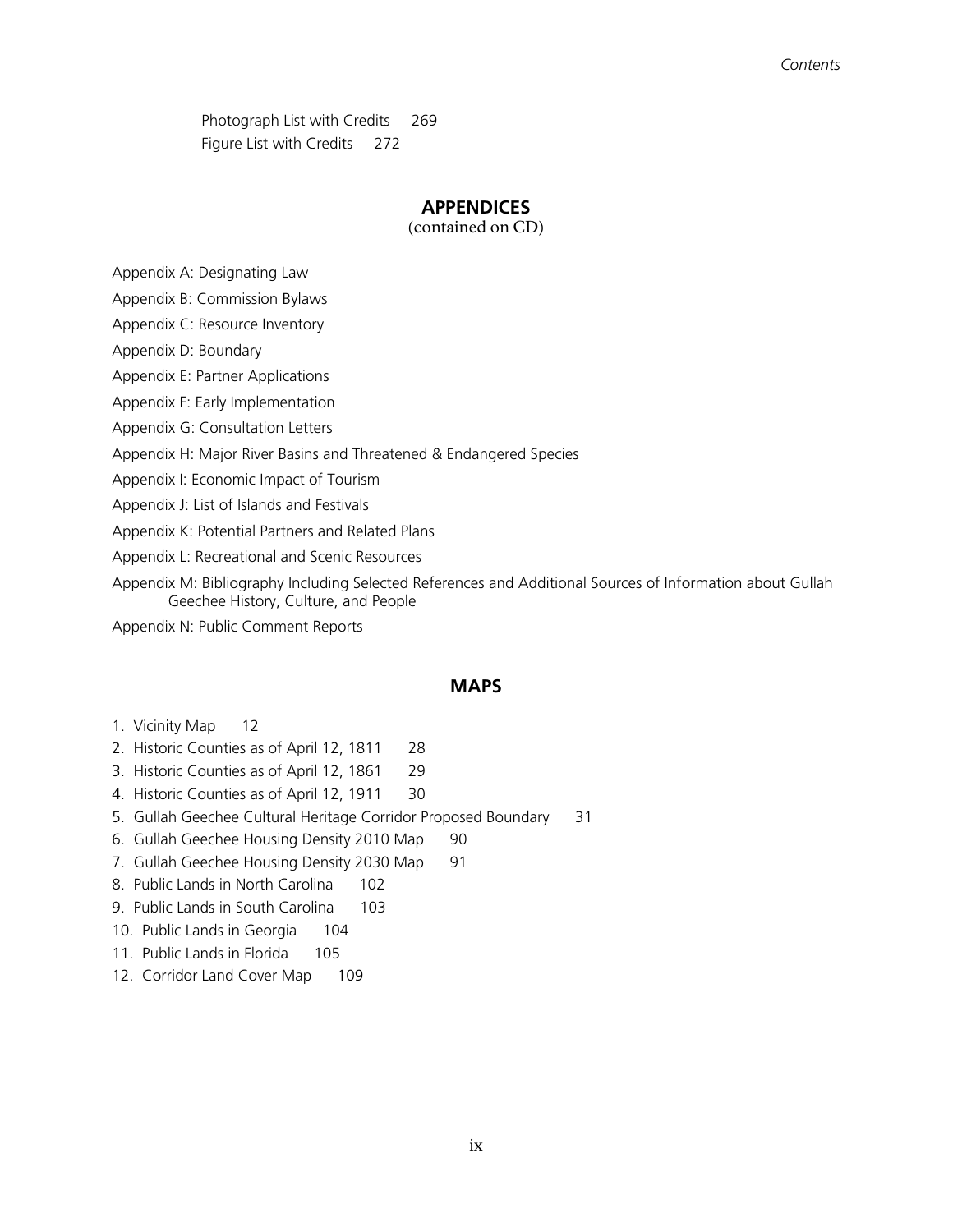## **PHOTOGRAPHS**

Low Country Gullah Culture Special Resource Study, July 2005 8 Public Engagement Meeting Jacksonville, Duval County, FL, February 2009 16 Old Slave Mart Museum Charleston, Charleston County, SC 21 Navassa Dock, Navassa, Brunswick County, NC 37 Land's End Live Oak Tree St. Helena Island, Beaufort County, SC 42 "Rice Culture on the Ogeechee" near Savannah, Georgia *Harper's Weekly*, January 5, 1867 44 Rice Trunk and Canal, Mansfield Plantation Georgetown, Georgetown County, SC 47 Slave Quarters, Fort King George Darien, McIntosh County, GA 48 U.S. Colored Troops, NC Highway Historical Marker Wilmington National Cemetery, Wilmington, New Hanover County, NC 49 Bateau Boat 51 Alex and Luther Jones and a Mule Old Georgetown Road, Charleston County, SC 54 Gullah Geechee Seafood Meal: red rice, crab, green beans, whiting fish, coleslaw, bread pudding 60 Doing the Ring Shout in Georgia, ca. 1930s 61 Sapelo Island Cultural Day 2003 McIntosh County, GA 62 Sweetgrass Baskets by Vera Manigault 63 "Gullah O'oman Quilt" by Bunny Rodrigues 63 Coffin Point Praise House St. Helena Island, Beaufort County, SC 64 Three Tabby Cabins Ossabaw Island, Chatham County, GA 66 Mitchelville Historical Marker Hilton Head Island, Beaufort County, SC 67 Behavior Cemetery Sapelo Island, McIntosh County, GA 67 Overview of Archeological Investigation Kingsley Plantation, National Historic District, Timucuan Ecological and Historic Preserve, Duval County, FL 68 Sad Iron (heated and used to press clothing) recovered during excavation Kingsley Plantation, National Historic District, Timucuan Ecological and Historic Preserve, Duval County, FL 68 Penn Center School St. Helena Island, Beaufort County, SC 69 Penn School Historical Marker St. Helena Island, Beaufort County, SC 70 Dorchester Academy Boys' Dormitory Midway, Liberty County, GA 70 Lincolnville Historic District, FL Historical Marker St. Augustine, St. Johns County, FL 71 Needwood Baptist Church Brunswick, Glynn County, GA 72 Tabby Cabin Row, Kingsley Plantation National Historic District Timucuan Ecological and Historic Preserve, Jacksonville, Duval County, FL 73 Beach Institute Savannah, Chatham County, GA 74 Gullah Geechee Sweetgrass Basket Stand, Highway 17 Near Mount Pleasant, Charleston County, SC 80 NPS Youth Educational Field Trip Morris Island, Charleston County, SC 86 Homes in the Harrington Community St. Simons Island, Glynn County, GA 89 Fresh Conch 95 Turnip Greens for Sale 96 Robert Smalls Home Beaufort, Beaufort County, SC 98 Sign on St. Simons Island Glynn County, GA 100 Quarterly Business Meeting Burgaw, Pender County, NC, August 2011 119 Quarterly Business Meeting Charleston, Charleston County, SC, May 2010 119 Quarterly Business Meeting Brunswick, Glynn County, GA, November 2010 119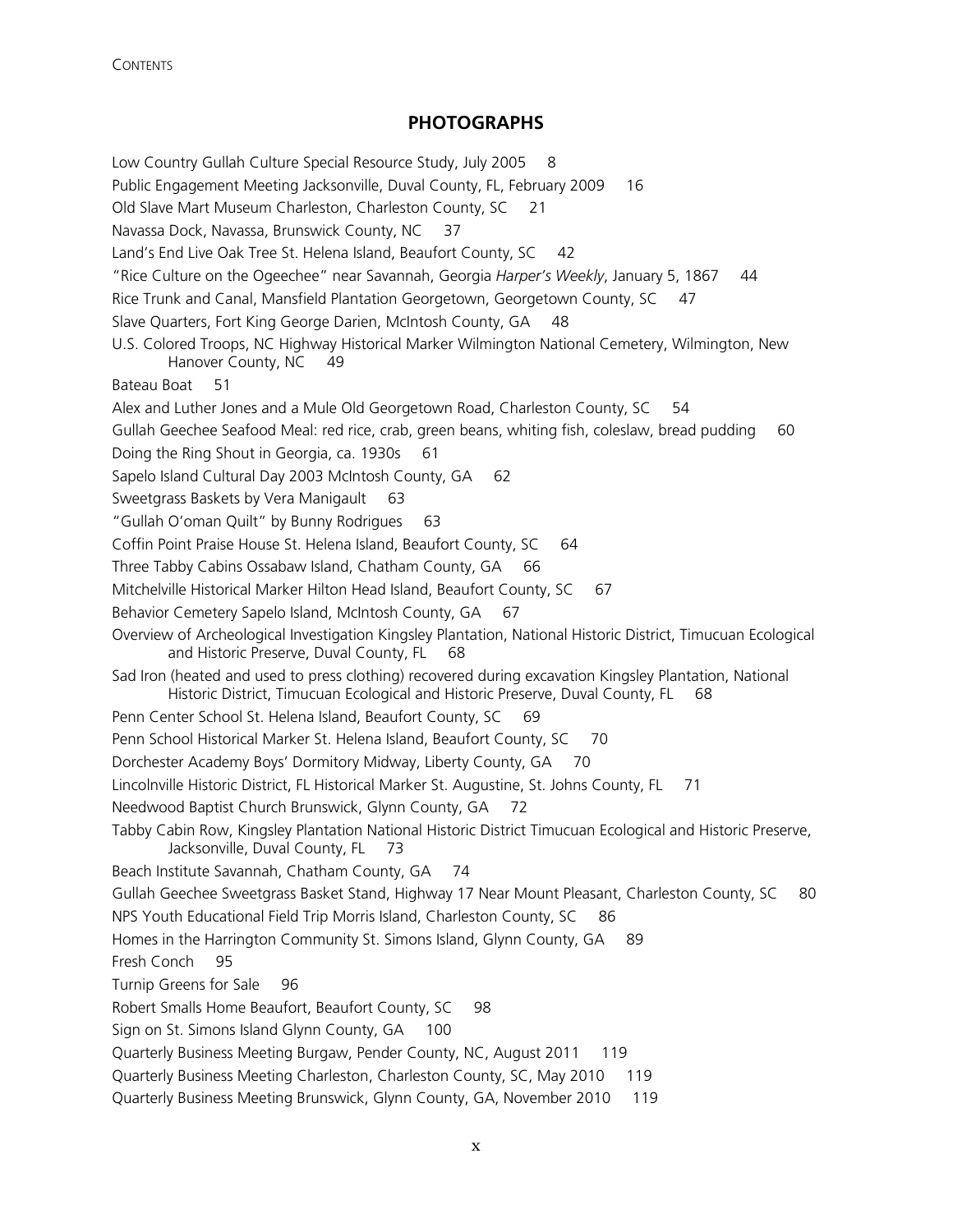Quarterly Business Meeting Jacksonville, Duval County, FL, February 2009 119 Commission Planning Workshop Denver, CO, September 2009 125 Commission Planning Workshop Charleston, Charleston County, SC May 2010 126 McLeod Plantation James Island, Charleston County, SC 140 Quarterly Business Meeting Jacksonville, Duval County, FL, February 2009 152 Stono Rebellion Historical Marker Charleston County, SC 173 Benjamin Bennett Headstone Parker Island Cemetery Charleston County, SC 174 Robert Smalls National Historic Landmark Beaufort, Beaufort County, SC 174 St. Luke's Rosenwald School Sapelo Island, McIntosh County, GA 175 Traditional Gullah Geechee Home Hog Hammock Community Sapelo Island, McIntosh County, GA 178 Framed Image in Gullah Grub Restaurant St. Helena Island, Beaufort County, SC 179 Sewing Hands, Vera Manigault 180 Mary Jenkins Praise House St. Helena Island, Beaufort County, SC 181 Friendfield Plantation National Historic Landmark Georgetown, Georgetown County, SC 189 Sugar Cane Syrup Sale at the Riceboro Ricefest 2011 Riceboro, Liberty County, GA 194 Quarterly Business Meeting Charleston, Charleston County, SC, May 2010 211 North Carolina Partners Meeting Raleigh, Wade County, NC, April 2010 213 Public Engagement Meeting Georgetown, Georgetown County, SC, May 2009 214

#### **TABLES**

- Table 1. County Names and Number of Acres in the Corridor 26
- Table 2. Management Plan Requirements 35
- Table 3. National Register of Historic Places: Listings Related to Gullah Geechee History and Culture within the Corridor 58
- Table 4. Total Population of the Gullah Geechee Cultural Heritage Corridor by State, 1990, 2000, American Community Survey 81
- Table 5. Total Population of Counties Entirely within the Gullah Geechee Cultural Heritage Corridor, 1990, 2000, 2010\* 82
- Table 6. Racial Composition by State, 1990, 2000, 2010 83
- Table 7. Racial Composition by County, 1990, 2000, 2010 83
- Table 8. Racial Composition by City 1990, 2000, 2010 84
- Table 9. Black or African Americans Enrolled as Percentage of Total 86
- Table 10. Total Statewide Economic Impact of Tourism 94
- Table 11. Percentage of Land Ownership by State 106
- Table 12. Land Cover as a Percentage of Total Corridor by State (highest to lowest by total land cover) 107
- Table 13. Prime Farmlands in the Corridor for all Corridor Counties as of 2010 108
- Table 14. Linking Planning Issues to the Management Approach 116
- Table 15. Organizational Development 122
- Table 16. Partnership Programs 125
- Table 17. Principles for Implementation 126
- Table 18. Project Selection Criteria 127
- Table 19. Best Management Practices 128
- Table 20. Implementation Matrix 131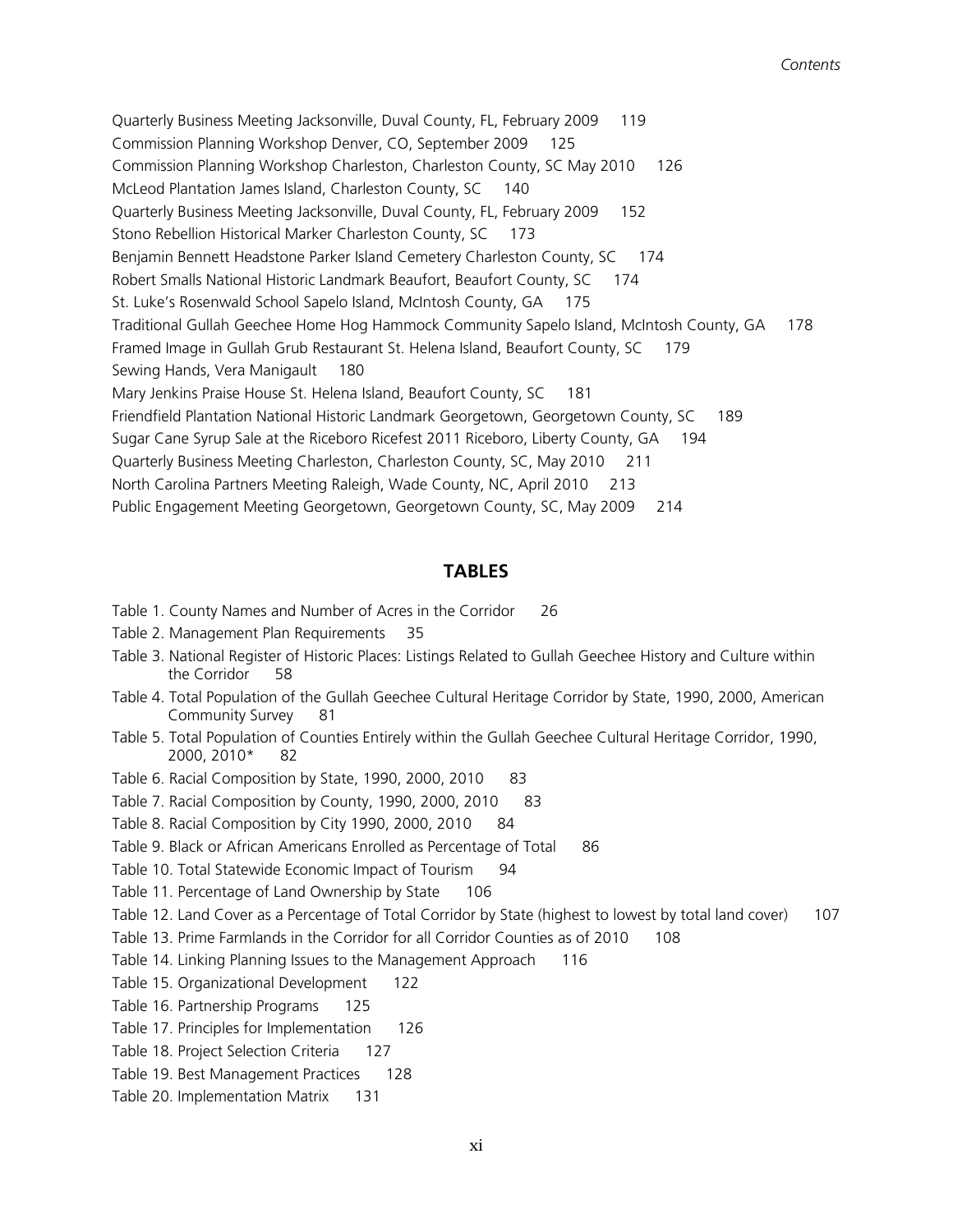#### **CONTENTS**

- Table 21. Coastal Heritage Centers General Decision Criteria 137
- Table 22. Past Corridor Funding 139
- Table 23. Estimated Administrative, Nonprogrammatic Expenses 143
- Table 24. Potential Sources of Funding and Technical Assistance 145
- Table 25. Tracking Progress Throughout Implementation 158
- Table 26. Partnerships and Partner Sites 188
- Table 27. Public Meetings Held 206
- Table 28. Quarterly Public Business Meetings (2008–2012) 211
- Table 29. Initial Meetings with Potential Partners 212
- Table 30. Other Commission Activities 216

## **FIGURES**

- Figure 1. Time Line Leading to Corridor Designation 9
- Figure 2. Planning Process 15
- Figure 3. Fort Mose 1783, St. Johns County, FL 25
- Figure 4. Map of Ethnic Groups Transported from West and Central Africa to the Americas 45
- Figure 5. Page from De Nyew Testament, also known as the Gullah Bible 55
- Figure 6. Racial Composition of the Corridor 85
- Figure 7. School Enrollment in the Corridor 87
- Figure 8. Educational Attainment in the Corridor 87
- Figure 9. Household Income in the Corridor 88
- Figure 10. Employment in the Corridor by Industry 93
- Figure 11. Gross Domestic Product of the Corridor 96
- Figure 12. The Management Approach 115
- Figure 13. Organizational Chart 121
- Figure 14. Implementation is a Flexible, Adaptable Process 156
- Figure 15. Official Gullah Geechee Cultural Heritage Corridor Logo 169
- Figure 16. Map of The Transatlantic Slave Trade 177
- Figure 17. Concept Design for Gateway Sign 196
- Figure 18. Concept Design for Identification Sign 198
- Figure 19. Newsletter 1 205
- Figure 20. Newsletter 2 208